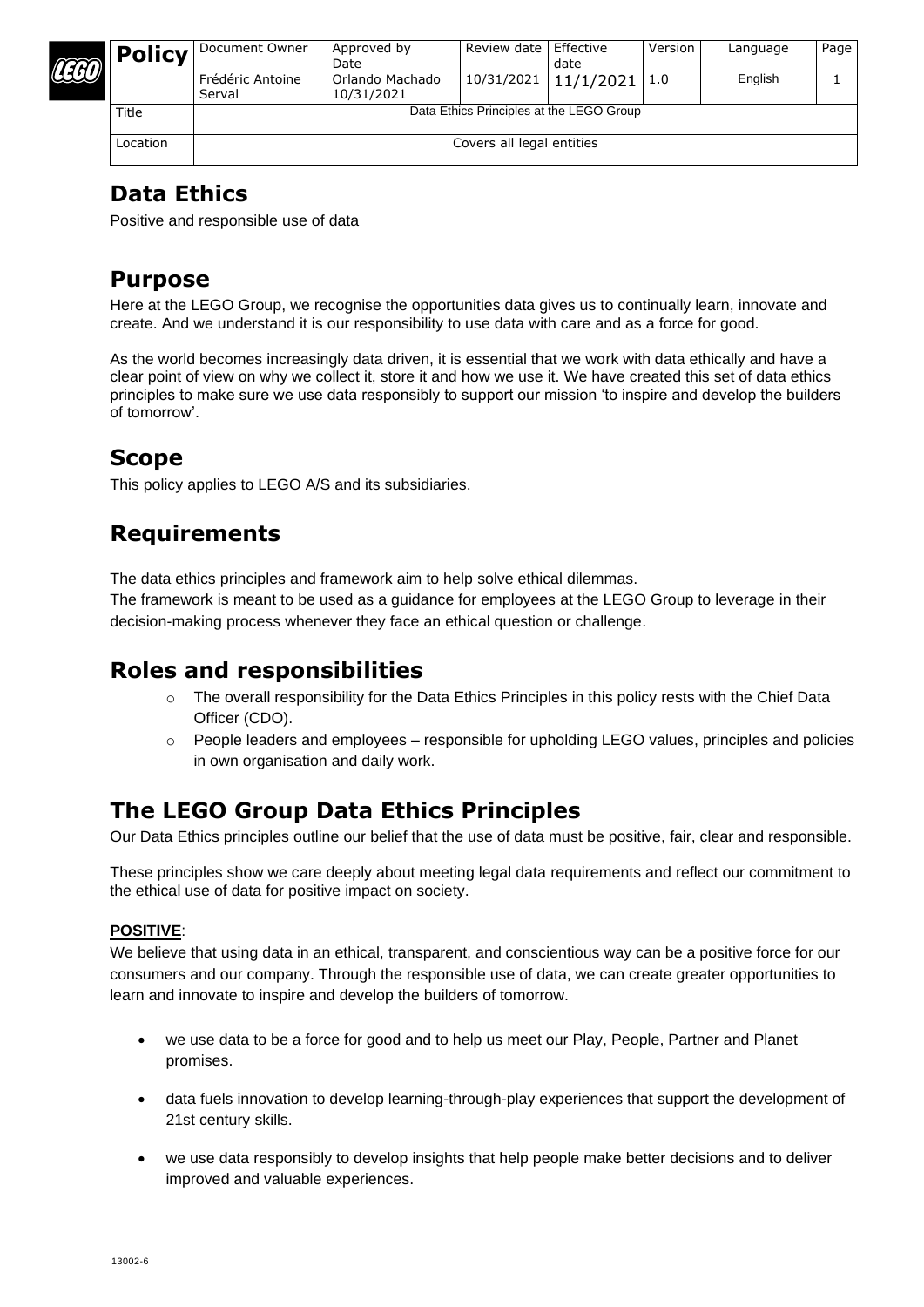

| <b>Policy</b> | Document Owner                           | Approved by<br>Date           | Review date I | Effective<br>date        | Version | Language | Page |
|---------------|------------------------------------------|-------------------------------|---------------|--------------------------|---------|----------|------|
|               | Frédéric Antoine<br>Serval               | Orlando Machado<br>10/31/2021 |               | $10/31/2021$   11/1/2021 | 1.0     | English  |      |
| Title         | Data Ethics Principles at the LEGO Group |                               |               |                          |         |          |      |
| Location      | Covers all legal entities                |                               |               |                          |         |          |      |

#### **FAIR:**

Data is more than just facts and figures. Data creates insight and ideas that have an impact on people and society. For that reason, we take a human centric approach to the use of data, and we are committed to the protection of every individual through the fair use of data.

- we believe data should be used to create a valuable impact on the world that we live in and to create better opportunities for everyone.
- we continually strive to minimise bias in data and to increase diversity and non-discrimination through the use of data.
- we only collect data that's intended for a specific purpose, and we aim to minimise the processing of personal data.

#### **CLEAR:**

Data can be complex, but the way we talk about it is not. It should be easy to understand, clear and explainable. Because if we all talk about data in a way that everyone can understand, including children, then people are empowered to make better choices and better decisions.

- We aim to make it simple to understand how data is used and the value it will deliver.
- We give people choice and control over how their data is used with clear consent processes that are flexible and optional.
- We are committed to clearly documenting our process for data collection and application and will make sure our use of Artificial Intelligence is easy to explain.

#### **RESPONSIBLE:**

At the LEGO Group trust is of the greatest importance. This includes trust in the use of data and so we take the safety of data very seriously. This applies to all data that we use and especially for personal data. Our colleagues are responsible data citizens with guidelines in place to control the way data is collected, stored, processed and applied.

- we stay up to date with global data legislation standards and invest in technology to protect all data.
- security and privacy focused design processes are integral to our development of solutions that use and manage data to ensure we provide safe digital products.
- we work with our partners to understand and guide how they manage and use data responsibly.